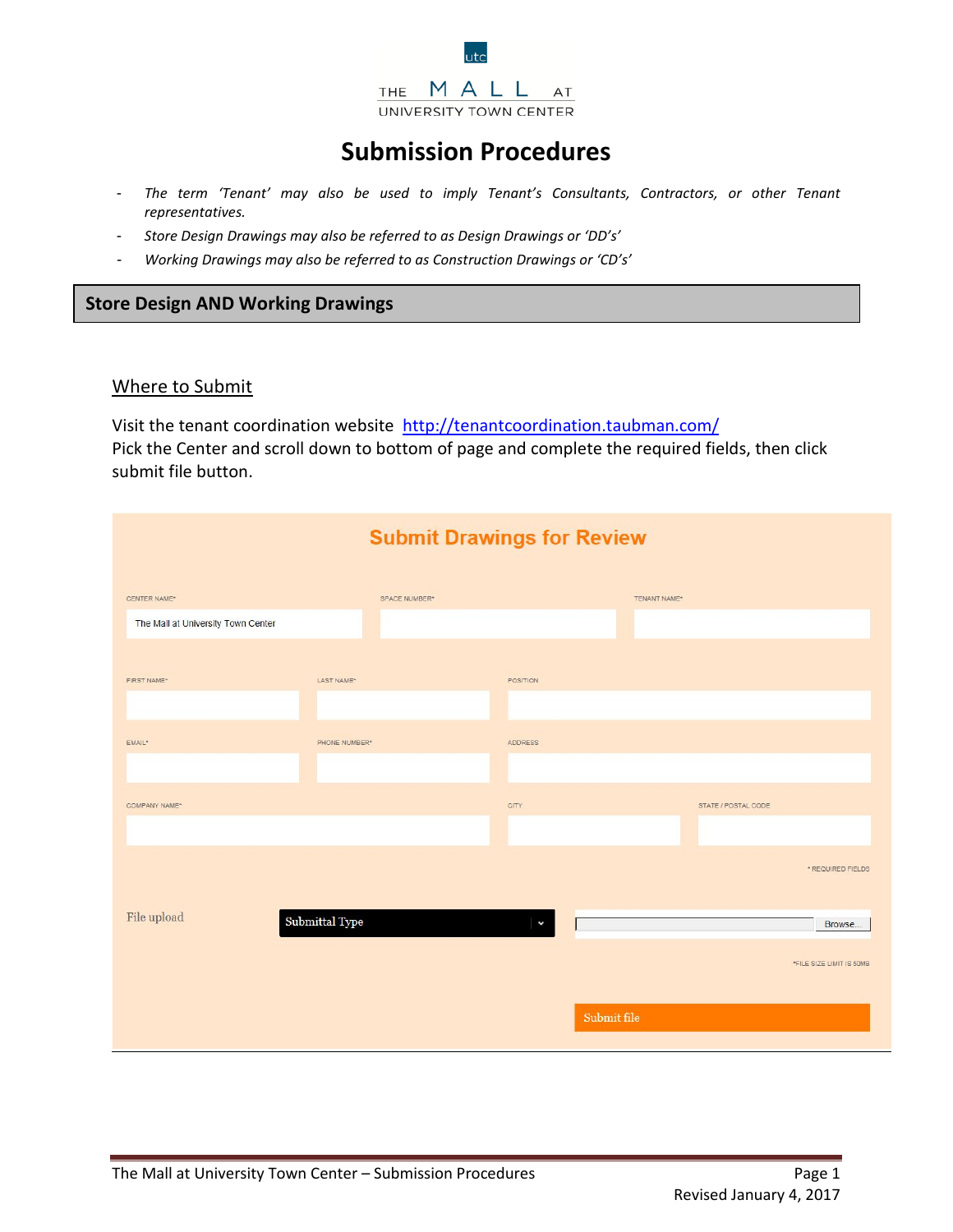

# What to Submit:

# *Store Design Drawings (DD's):*

Unless specified otherwise in Tenant's lease, the submission of DD's to Landlord, any resubmissions as may be required by Landlord, and Landlord's written approval of the DD's shall be a precondition to the preparation of Working Drawings and Specifications by Tenant

- 1. Tenant shall submit to Landlord one (1) set of DD's prepared by a qualified architect specializing in retail design, in electronic format, showing intended design character and finishing of the Leased Premises. The DD's shall comply with the design criteria of the development and shall set forth the requirements of Tenant within the Leased Premises. Said drawings shall include but not be limited to the following:
	- Merchandising layout of the space: merchandise allocations and fixture locations, both permanent and movable.
	- Architectural design of the space, including storefront: floor plans, reflected ceiling plans and elevations including sign(s), sections and complete fixturing information, material selections and finishes, including color and material sample boards.
	- Mechanical system: basic equipment to be used and its position and capacity, duct distribution system and diffuser locations.
	- Electrical system: floor and reflected ceiling plans showing outlets, type of lighting fixtures, other electrical equipment contemplated and location of panelboard(s), switchboard(s) and projected electrical loads.
	- General demolition plan.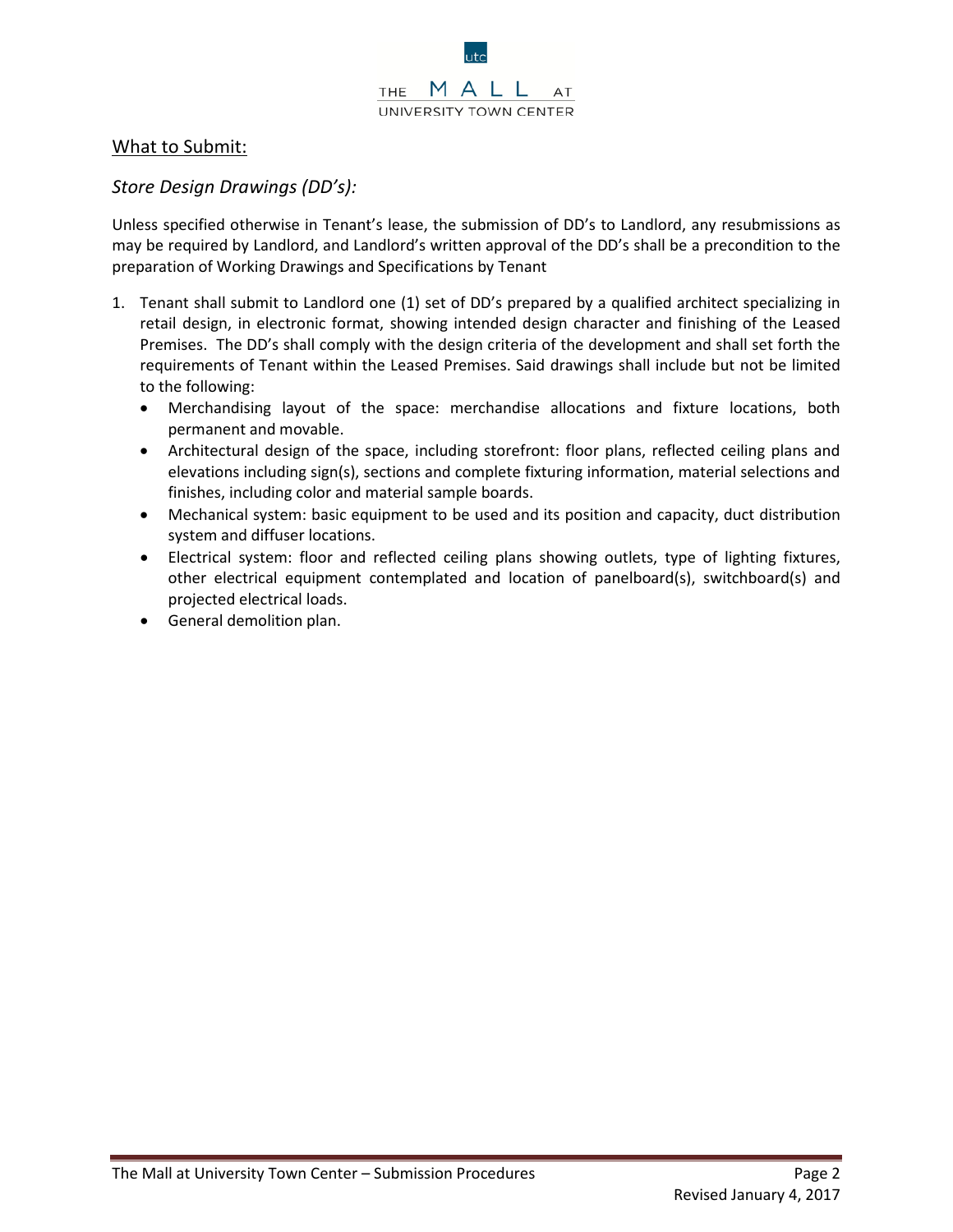

# What to Submit (cont.)

# *Construction (Working) Drawings and Specifications (CD's):*

Immediately following the date on which DD's bearing Landlord's approval are returned to Tenant, the Tenant shall commission an architect registered in the County where the project is located for preparing CD's and Specifications for the Tenant's leased premises. CD's shall be prepared to comply with lease data sheet and Landlord's construction criteria, and shall adhere to the DD's as approved by Landlord.

- 1. Tenant shall submit to the Landlord for review and approval one set of complete CD's and Specifications, electronic format. The following information is required:
	- Key Plan Showing Location of Leased Premises
	- Floor Plan
	- Reflected Ceiling Plan with Lighting Layout
	- Storefront Elevation, Section, and Details
	- Typical Interior Transverse and Longitudinal Sections
	- Interior Elevations
	- Details of Special Conditions and Architectural Features
	- Door Schedule and Related Details
	- Hardware Specifications or Schedule For All Hardware
	- Finish Schedule, materials sample board (see page 4)
	- Fixture Plans and Details (Photographs, catalog cut sheets, drawings, etc.)
	- HVAC Plans
	- Special Details
	- Completed Electrical Data Tabulation Form (Appendix A)
	- Electrical Plans
	- Special Details
	- Riser Diagram
	- Lighting Schedule (Submit Fixture Cut Sheets)
	- Plumbing Plans
	- Fire Protection Plans
	- **Specifications**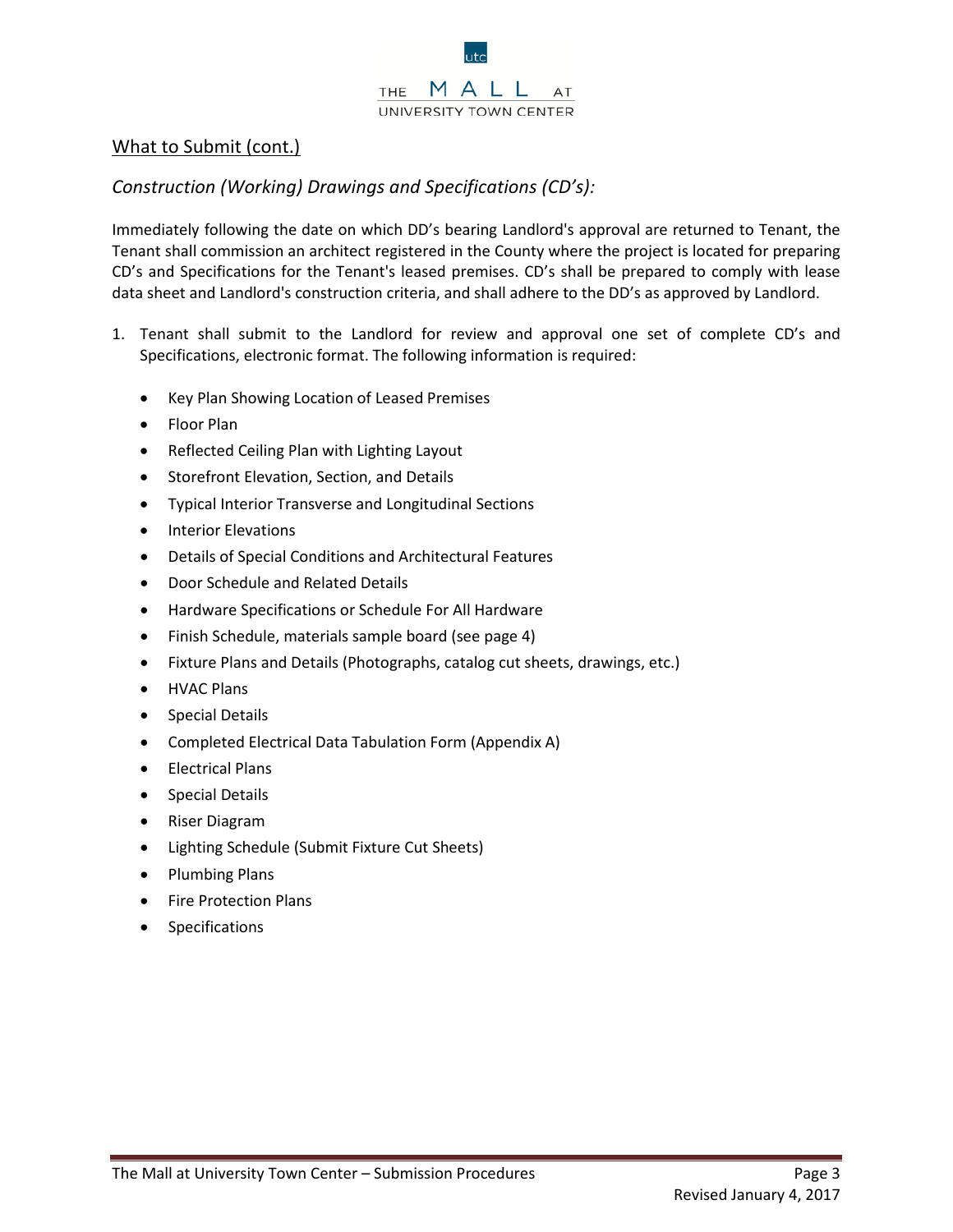

# Landlord Review Comments and Tenant's Response

#### *Store Design Drawings (DD's):*

After review of DD's, Landlord shall return to Tenant, by uploading to Tenant File Exchange System, one (1) set of prints of DD's with Landlord's modifications and/or approval. If DD's are returned to Tenant with modifications, but not bearing Landlord's approval, said DD's shall be immediately revised by Tenant and resubmitted to Landlord for approval within ten (10) days of their receipt by Tenant. Landlord will endeavor to review and return DD's within seven (7) days of receipt by Landlord.

#### *Construction (Working) Drawings and Specifications:*

Unless specified otherwise in Tenant's lease, all CD's and Specifications prepared by Tenant's Architect shall be submitted by Tenant, in the form of one (1) set to Landlord within twenty-one (21) days from receipt by Tenant of Landlord's approved DD's. Any required revisions to such CD's and Specifications shall be prepared and resubmitted by Tenant to Landlord within ten (10) days of receipt of notice from Landlord. Any revisions to the approved CD's must be approved in writing by the Landlord before commencing work. Landlord will endeavor to review and return CD's and Specifications within fourteen (14) days of receipt by Landlord. **Construction is NOT allowed to begin until Tenant's drawings are approved and space has been delivered.**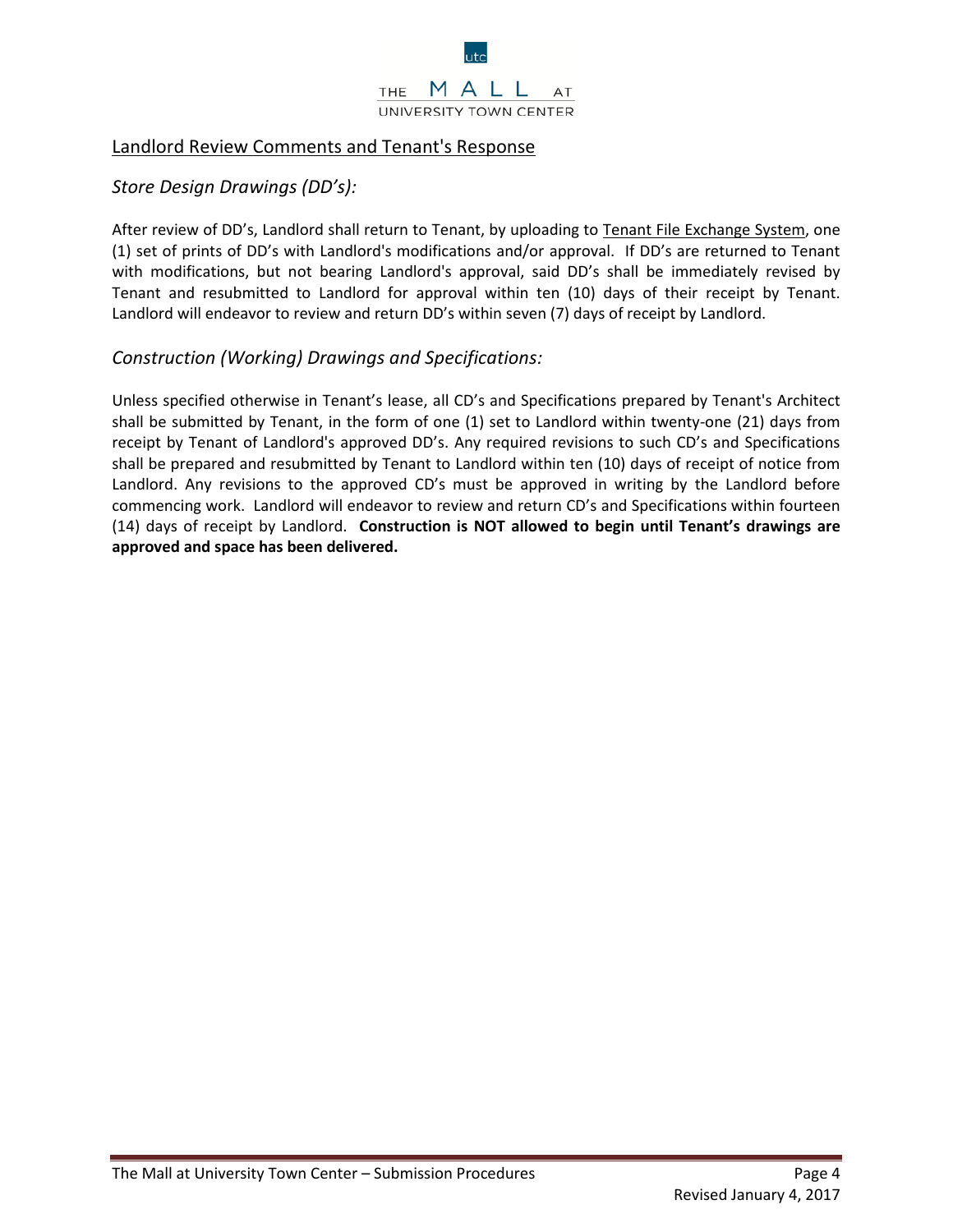# **Material Sample Board**

#### When to Submit

Tenant shall submit its Material Samples Board, for Landlord's approval, upon submitting CD's.

#### What to Submit

Tenant shall submit an 11" x 17" material finishes board (an actual board, no images). Labels on materials board shall match the proposed materials shown on the Finishes Schedule on Tenant's CD's. In addition, Tenants must provide either photos of finishes from a comparable existing store or renderings of the finishes for the proposed store with their submittal.

#### How to Submit

Material sample board shall be submitted, by mail, directly to the Tenant Coordinator. See General information for contact information.

#### Landlord Review Comments and Tenant's Response

After review of Material sample boards, Landlord shall return to Tenant, by email attachment, one (1) photo copy of material sample board with Landlord's modifications and/or approval. If Material Sample Board is returned to Tenant with modifications, but not bearing Landlord's approval, said Material Sample Board shall be immediately revised by Tenant and select materials resubmitted to Landlord for approval within ten (5) days of their receipt by Tenant. Landlord will endeavor to review and return comments regarding Material Sample Board within seven (7) days of receipt by Landlord.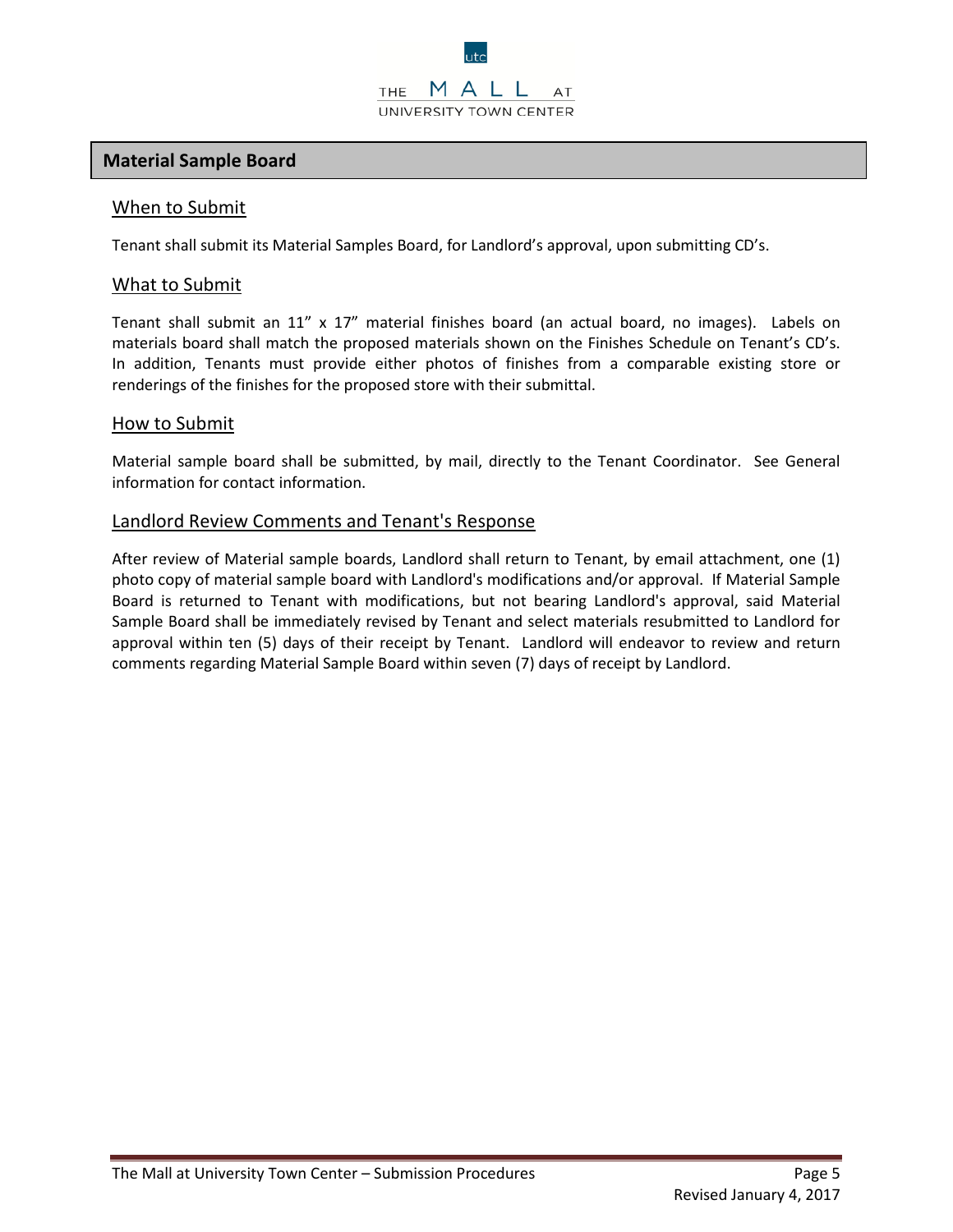# **Sign Shop Drawings**

#### When to Submit

Tenant shall submit its sign shop drawings and specifications, for its primary storefront sign, for Landlord's approval, AFTER Landlord approval of Tenants Construction (Working) Drawings, and prior to fabrication of Tenant's sign.

#### What to Submit

Such drawings shall show location of sign on storefront elevation and section drawings and shall clearly indicate color, materials, attachment devices and methods, dimensions, construction details, illumination details, and electrical power requirements and connections. See sign criteria on Tenant Coordination Website for University Town Center.

#### How to Submit

Sign shop drawings submitted, by email attachment, directly to the Tenant Coordinator. See General information for contact information.

#### Landlord Review Comments and Tenant's Response

After review of Sign Shop Drawings, Landlord shall return to Tenant, by email attachment, one (1) set of prints of Sign Shop Drawings with Landlord's modifications and/or approval. If Sign Shop Drawings are returned to Tenant with modifications, but not bearing Landlord's approval, said Sign Shop Drawing shall be immediately revised by Tenant and resubmitted to Landlord for approval within ten (5) days of their receipt by Tenant. Landlord will endeavor to review and return DD's within seven (7) days of receipt by Landlord.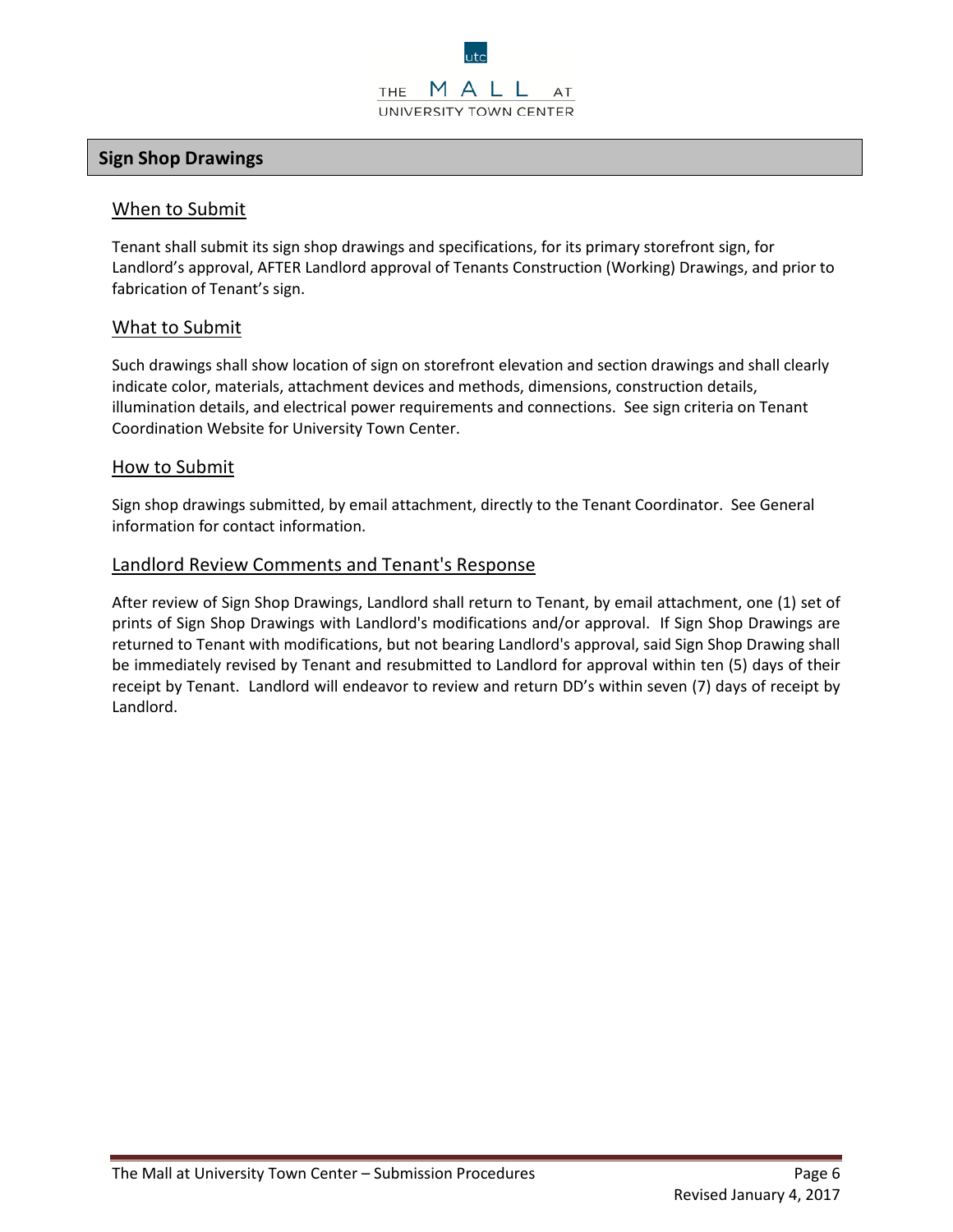#### **Fire Suppression System Documents**

#### When to Submit

FM Global approval is needed **prior to the Tenant's start of construction.**

#### What to Submit

Tenant shall cause to be designed and shall submit for review by Landlord's Insurance Underwriter, the Fire Rating Inspection Bureau **FM Global** the following fire suppression documentation for Tenant's sprinkler system ('Fire Suppression Drawings'). The following information is required:

- Shop Drawings
- Specifications
- Hydraulic calculations
- Materials Cut Sheets Specifications (manufacture, model, size, etc.) for sprinkler heads, sprinkler pipe, and fittings.
- All Components (sprinklers, pipe, fittings, etc.) are to be FM Approved.

Landlord's approval of this shall not constitute the assumption of any responsibilities by Landlord for the accuracy or sufficiency of the sprinkler system. Tenant shall be solely responsible for the system within the leased premises.

#### How to Submit

Submit all documentation to **FM Global** by email attachment, file type .pdf to the following email address: *[EngAtlantaPlanReview@FMGlobal.com](mailto:EngAtlantaPlanReview@FMGlobal.com)*

Be sure to format your subject line of your email as follows: UTC – [Tenant] – [Space Number] – Fire Suppression drawings submittal

#### Review Comments and Tenant's Response

After review of Fire Suppression Drawings, FM Global shall return to Tenant's Fire Suppression System Installer, by email attachment, one (1) Plan Review Letter with comments indicating modifications or approval. If modifications are required, said documents shall be immediately revised and resubmitted for approval within ten (5) days. FM Global will endeavor to review and return Fire Suppression Drawings within seven (7) days of receipt by FM Global